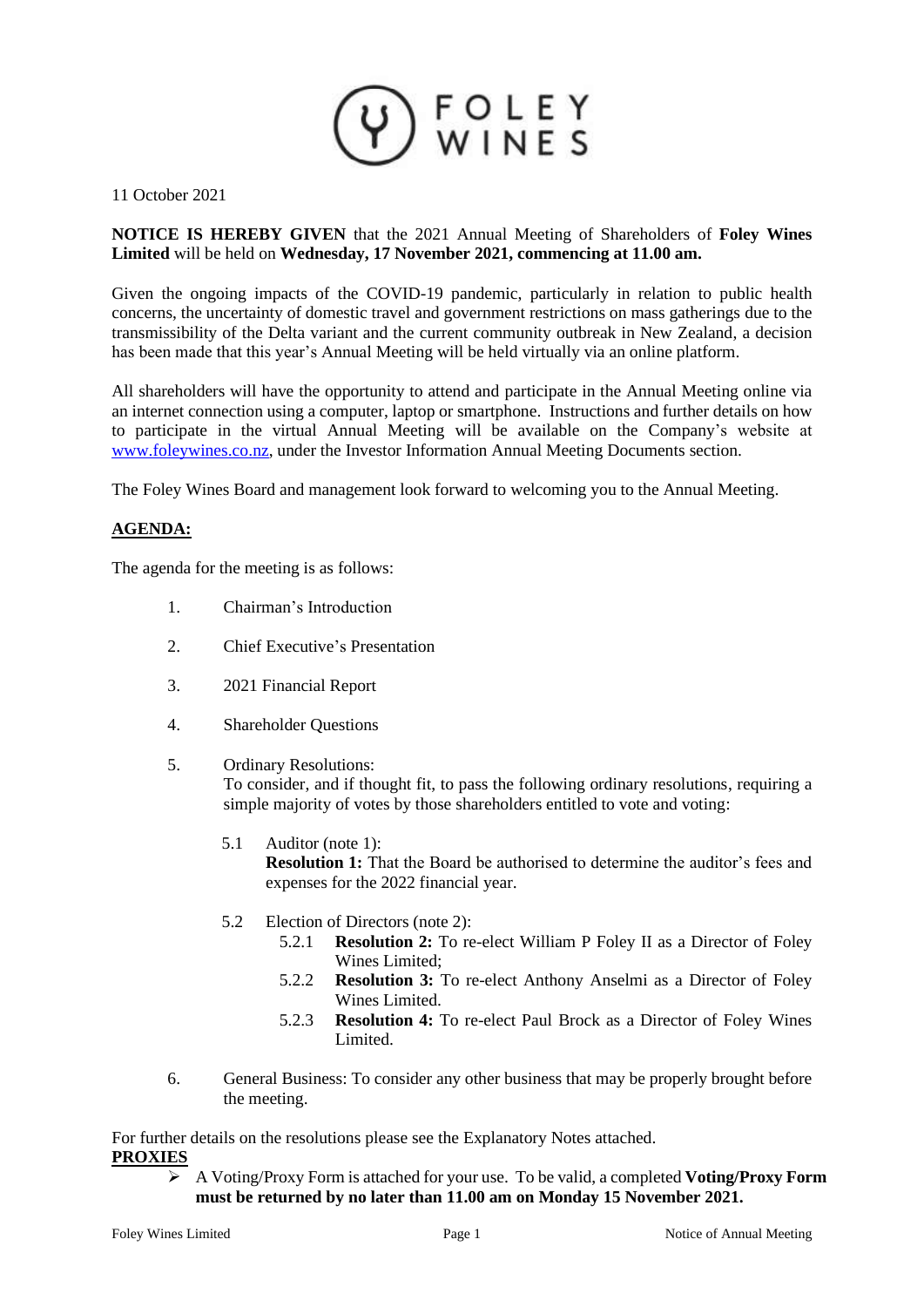### **EXPLANATORY NOTES**

### **Note 1 – Auditor: Resolution 1**

Deloitte Limited (Deloitte) is the current auditor of Foley Wines Limited. The Companies Act 1993 provides that a company's auditor is automatically reappointed unless the shareholders resolve to appoint a replacement auditor, or there is another reason for the auditor not to be reappointed.

Section 207S of the Companies Act 1993 further provides that the auditors' fees and expenses must be fixed by the Company, or in the manner that the Company determines at a shareholders' meeting.

Shareholders are being asked to resolve that the Board is authorised to fix the fees and expenses of Deloitte for the current year.

### **Note 2 - Election of Directors: Resolutions 2-4**

Paul Brock retires by rotation in accordance with NZX Listing Rule 2.7.1.

In accordance with clause 10.9 of the Company's Constitution Bill Foley and Tony Anselmi, being Non-executive directors who have served longer than nine years, are subject to annual re-election.

Bill, Tony and Paul have confirmed that they are available for re-election.

### **Biographies:**

### **William P Foley II (Chairman)**

William P Foley II (Bill) was appointed to the Board in September 2012. Mr. Foley has served as the Executive Chairman of Fidelity National Financial, Inc. (FNF) since October 2006 and, prior to that, as Chairman of the Board of FNF since 1984. Mr. Foley also served as Chief Executive Officer of FNF from 1984 until May 2007 and as President of FNF from 1984 until December 1994. Mr. Foley serves as a Senior Managing Director of Trasimene Capital. Mr. Foley also served as the Chairman of Foley Trasimene I from May 2020 until April 2021 and was previously Executive Chairman of Foley Trasimene I from March 2020 until May 2020. Mr. Foley also served as the Chairman of Foley Trasimene II from July 2020 and continues to serve on the board of directors of Paysafe Limited (NYSE: PSFE), and served as a Director of Austerlitz I from December 2020 until April 2021, Austerlitz II from January 2021 until April 2021 and served as a Director of Trebia from February 2020 until April 2021. He has served on the board of Jena Acquisition Corp and Friedland Acquisition Corp since June 2021. Mr. Foley has served as the Chairman of Cannae Holdings since July 2017. Mr. Foley also serves as the Chairman of Dun & Bradstreet, which is a Cannae Holdings portfolio company Within the past five-years, Mr. Foley served as the Vice Chairman of FIS, as the Chairman of Remy, as the co-Executive Chairman of FGL Holdings from April 2016 to June 2020, and as a director of Ceridian from September 2013 to August 2019. Mr. Foley also serves on the board of directors of the Foley Family Charitable Foundation and the Folded Flag Charitable Foundation. Mr. Foley also is Chairman and CEO of Foley Family Wines Holdings, Inc., which is the holding company of numerous vineyards and wineries located in the U.S. and in New Zealand. Mr Foley, also is the Executive Chairman and Chief Executive Officer of Black Knight Sports and Entertainment LLC, which is the private company that owns the Vegas Golden Knights, a National Hockey League

Mr. Foley's qualifications to serve on the Board include his 30 plus years as a director and executive officer of FNF, his experience as a board member and executive officer of public and private companies in a wide variety of industries, and his strong track record of building and maintaining shareholder value and successfully negotiating and implementing mergers and acquisitions.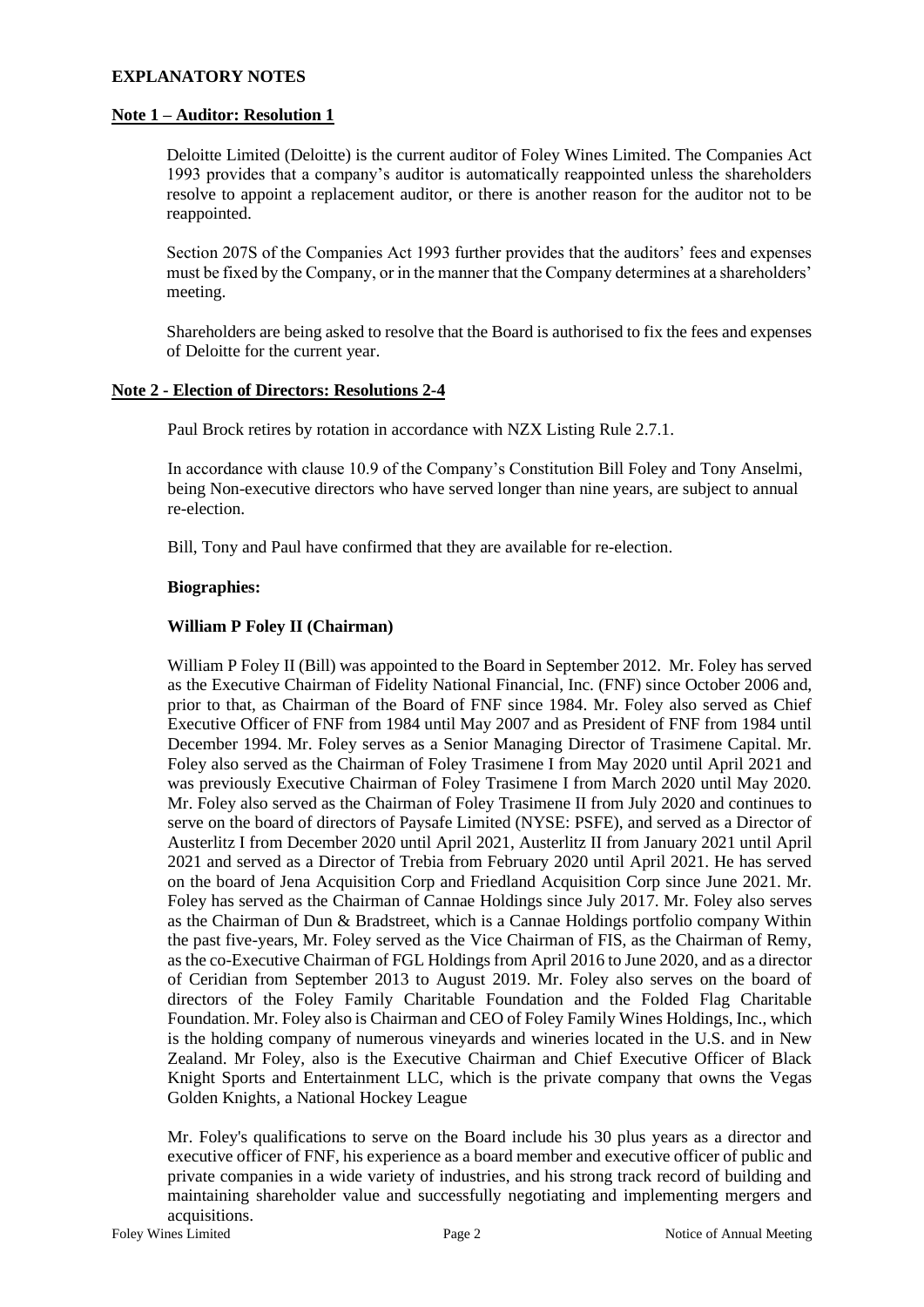### **Anthony Anselmi O.B.E. (Non-Executive Independent Director)**

Anthony Anselmi (Tony) was appointed to the Board in September 2012 and is a member of the Audit and Risk Committee. Tony's business career began in his late teens in footwear retail, and today the family-owned business Overland Footwear Company Ltd, of which Tony is Chairman, owns and operates retail stores throughout New Zealand and in the State of Victoria, Australia. Tony opened a manufacturing plant in 1966 and Fabia Products Ltd soon became one of the larger footwear manufacturers in New Zealand, selling its products throughout New Zealand, Australia and the Pacific Islands. He has considerable experience in farming and developed a large area of neglected land into an extensive dairy farming enterprise. He has also developed a kiwi fruit orchard in Katikati.

Tony was appointed a Director of the State-Owned Enterprise, Forestry Corporation and served on the Board until it was sold by the Government. He was appointed an inaugural director of Inframax Ltd, a road construction and maintenance L.A.T.E. owned by the Waitomo District council. Tony was for two years Chairman of the New Zealand Footwear Manufacturers Federation and served on the board of and later became chairman of the King Country Regional Development Council.

Tony was an investor in the New Zealand Wine Fund Ltd (Vavasour Wines) and when this was purchased in 2009 by Foley Family Wines NZ Ltd at the invitation of Mr. Bill Foley transferred his investment to the new company.

# **Paul Brock (Deputy Chairman and Non-Executive Independent Director)**

Paul Brock was appointed to the Board with effect from 1 November 2018 and was appointed Deputy Chairman. Paul Brock was the Kiwibank Group Chief Executive from 2010-2017. He was Co-Founder of the bank which was launched in 2002. As Group Chief Executive Paul led the Kiwibank Group through a period of rapid growth and diversification into business banking, wealth management, insurance and asset finance. The bank is now a major player in the New Zealand market with one in four New Zealanders holding an account with Kiwibank.

Paul has a strong background in governance, management, growth business development, brand development and marketing. An extensive background in the financial services industry has also included senior management positions with Westpac and Trust Bank. Paul has been Chairman of Gareth Morgan Investments Ltd and Kiwibank Investment Management Ltd and a Director of Kiwi Insurance Ltd, New Zealand Home Loans Ltd, Kiwibank Custodial Services Ltd, AMP Home Loans Ltd, Kiwi Capital Securities Ltd, Kiwi Capital Funding Ltd and Kiwi Wealth Management Ltd. Paul is currently Chair of the board of the New Zealand Story Group, a country reputation programme to enhance the New Zealand brand and increase the benefits to New Zealand from export trade, a Director of Cigna Insurance New Zealand Ltd, and is also a member of the Massey University Business School Advisory Board.

Paul holds a Bachelors degree in Business Studies from Massey University.

Nominations for Directors closed at 5.00 pm on Friday 24 September 2021.

No further Nominations were received.

# **Important Information: General Note Applicable to All Resolutions requiring Votes at the Annual Meeting**

Pursuant to section 125 of the Companies Act 1993, the Board has determined that, for the purposes of voting at the Annual Meeting, only those registered shareholders of the Company as at 11.00 am on Monday 15 November 2021, being a day not more than 20 working days before the meeting, shall be entitled to exercise the right to vote at the meeting either in person or by appointing a proxy to attend and vote instead of that shareholder.